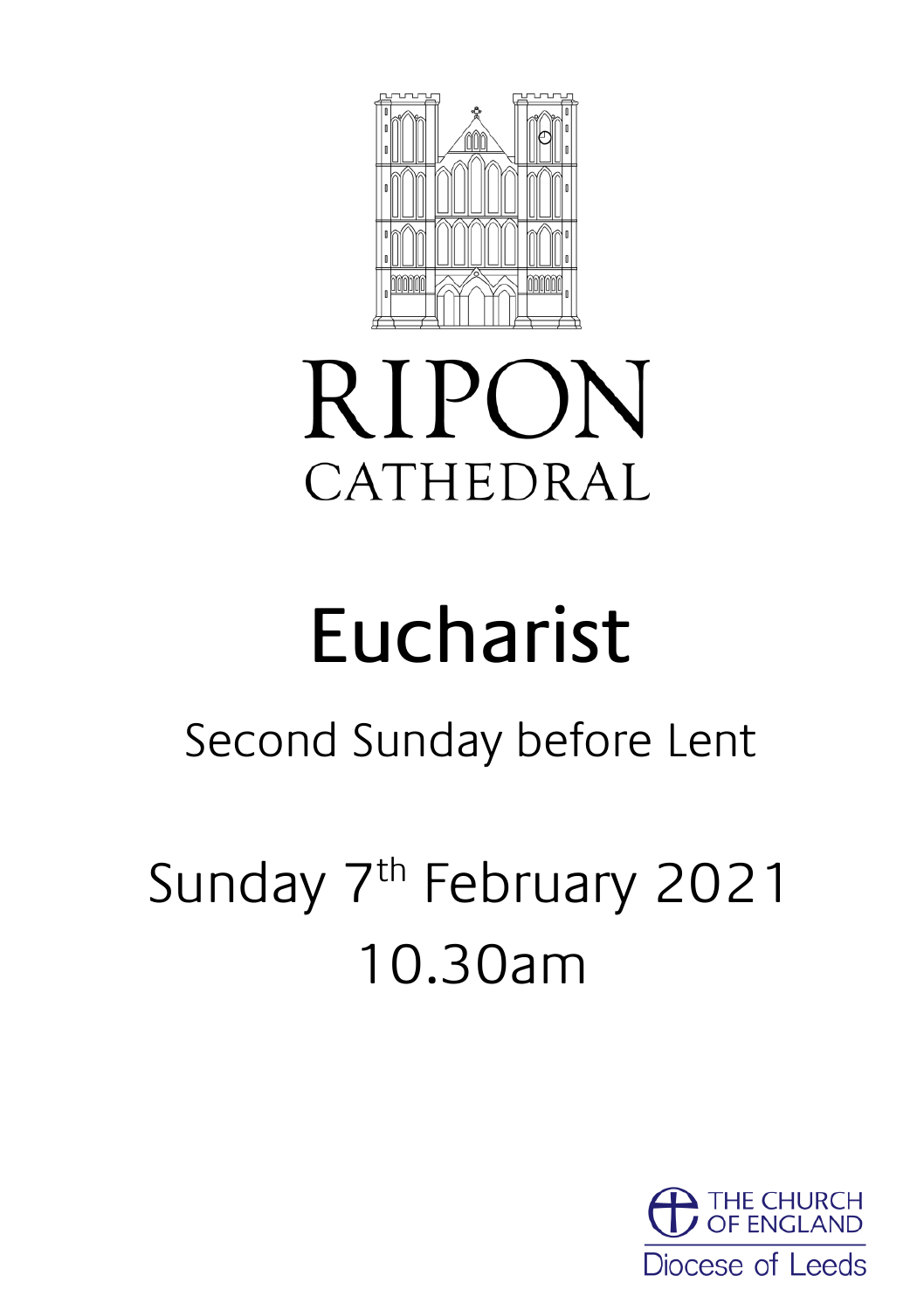#### **Welcome to the Cathedral**

Welcome to Ripon Cathedral for this online act of worship. Christian worship has taken place at Ripon Cathedral since St Wilfrid founded the Cathedral in 672 AD. The Cathedral Crypt, is the oldest part of any English Cathedral and regular prayer has taken place there for almost 1350 years.

Built on the firm foundation of that heritage, the Cathedral today continues to proclaim the Christian faith, with daily prayer and active service in Jesus' name.

If you would like to find out more about how the Cathedral community is seeking to grow God's Kingdom in this 21<sup>st</sup> century, please visit our website. Regular updates of all that we are involved in and our worship are posted on our Facebook page and we tweet regularly using "@riponcathedral".

#### **Welcome to this Service**

We welcome you to this act of worship. Whatever has brought you to this act of worship today, we trust that you will find yourself more aware of God through the words, prayers and music.

As we worship God today, we pray that we may all encounter God and be filled with God's life and love, and that we may reach out to include others in sharing our joy.

The President is the Rev'd Canon Wendy Wilby, Minor Canon of Ripon Cathedral.

The Preacher is the Rev'd Paul Ayers, Archdeacon of Leeds.

#### **Giving to support the work of the Cathedral**

If you would like to support the mission and ministry of the Cathedral financially, please use these details.

| <b>Account Name:</b>   | Ripon Cathedral PCC Fund |
|------------------------|--------------------------|
| Sort Code              | 05 07 17                 |
| <b>Account Number:</b> | 35697334                 |

Common Worship: Services and Prayers for the Church of England, material from which is included in this service, is copyright © The Archbishops' Council. All hymns covered by the Christian Copyright Licensing have been reproduced under CCL Licence no 97098.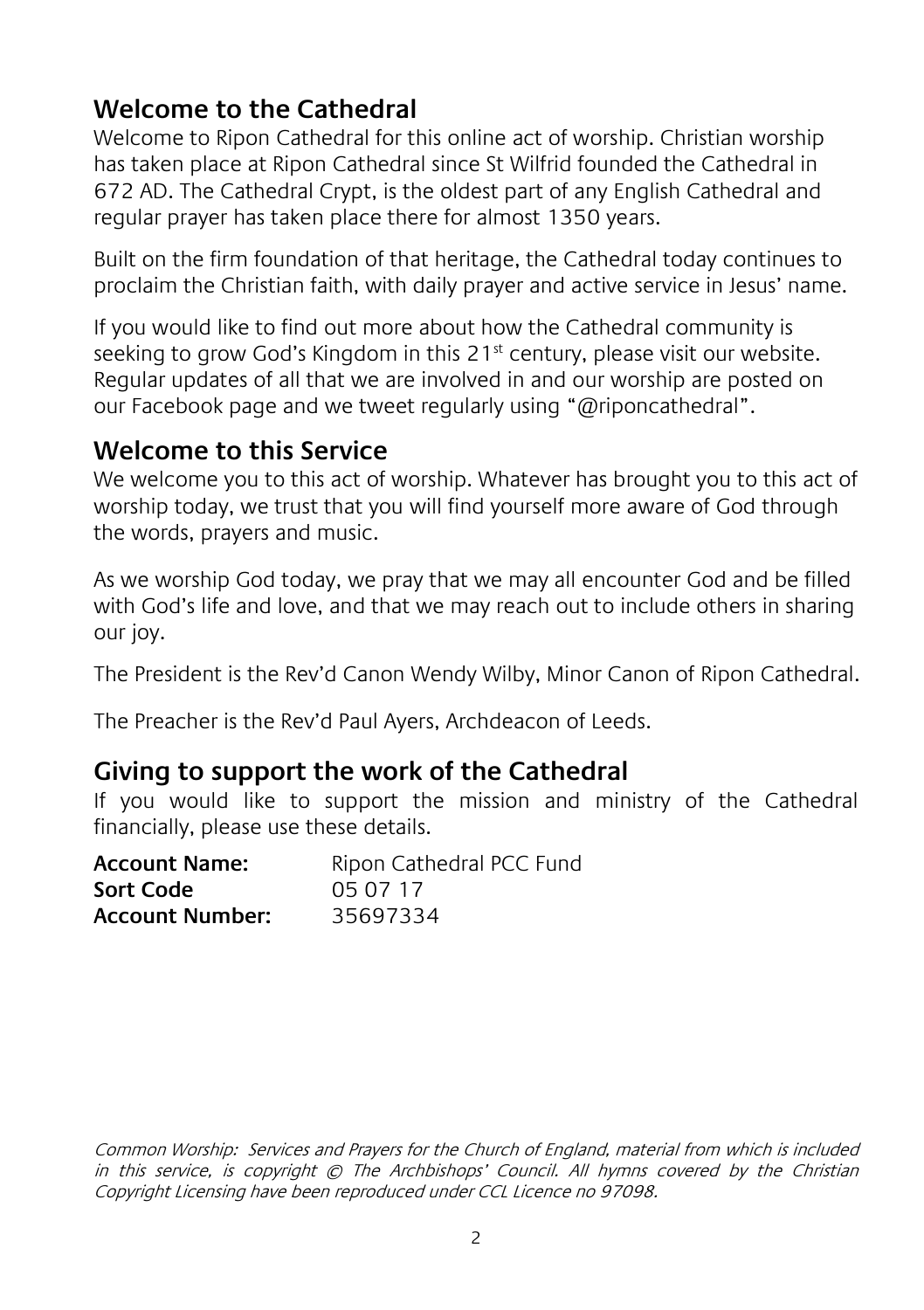# **The Gathering**

As the service begins, you are invited to meditate on these words as the organist improvises on the tune.

#### **Processional Hymn**

Thou whose almighty word chaos and darkness heard, and took their flight; hear us, we humbly pray, and where the gospel-day sheds not its glorious ray let there be light.

Thou who didst come to bring on thy redeeming wing healing and sight, health to the sick in mind, sight to the inly blind, O now to all mankind let there be light.

Spirit of truth and love, life-giving, holy Dove, speed forth thy flight; move o'er the waters' face, bearing the lamp of grace. and in earth's darkest place let there be light.

Blessèd and holy Three glorious Trinity, Wisdom, Love, Might, boundless as ocean's tide rolling in fullest pride, through the world far and wide let there be light.

*NEH 466 Words: John Marriott (1780-1825) Mus*ic: Adapted from a tune by F Giardini (1716-1796 in Madan's Collection 1769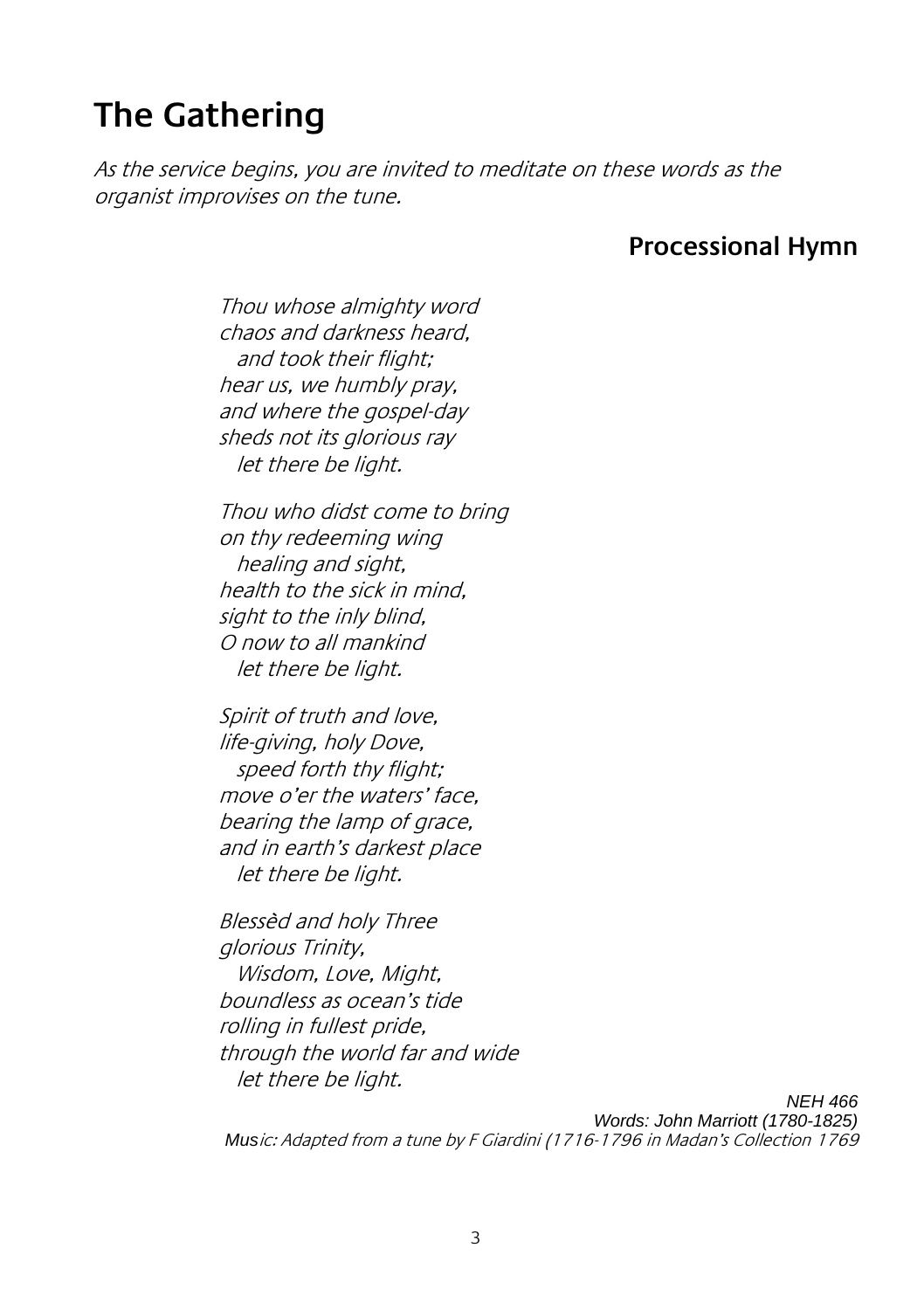#### **The Greeting**

| President<br>All | In the name of the Father, and of the Son,<br>and of the Holy Spirit.<br>Amen.      |
|------------------|-------------------------------------------------------------------------------------|
| President        | Grace, mercy and peace from God our Father<br>and the Lord Jesus Christ be with you |
| All              | and also with you.                                                                  |

Words of welcome and introduction to the service.

### **Prayer of Preparation**

| All              | Almighty God,<br>to whom all hearts are open, all desires known,<br>and from whom no secrets are hidden;<br>cleanse the thoughts of our hearts<br>by the inspiration of your Holy Spirit,<br>that we may perfectly love you,<br>and worthily magnify your holy name;<br>through Christ our Lord. Amen. |
|------------------|--------------------------------------------------------------------------------------------------------------------------------------------------------------------------------------------------------------------------------------------------------------------------------------------------------|
|                  | <b>Prayer of Penitence</b>                                                                                                                                                                                                                                                                             |
| President        | My brothers and sisters,<br>as we prepare to celebrate the presence of Christ<br>in word and sacrament,<br>let us call to mind and confess our sins.                                                                                                                                                   |
| President<br>All | Wash me thoroughly from my wickedness<br>and cleanse me from my sin.<br>Lord, have mercy.<br>Lord, have mercy.                                                                                                                                                                                         |
| President<br>All | Make me a clean heart, O God,<br>and renew a right spirit within me.<br>Christ, have mercy.<br>Christ, have mercy.                                                                                                                                                                                     |
| President<br>All | Cast me not away from your presence<br>and take not your holy spirit from me.<br>Lord, have mercy.<br>Lord, have mercy.                                                                                                                                                                                |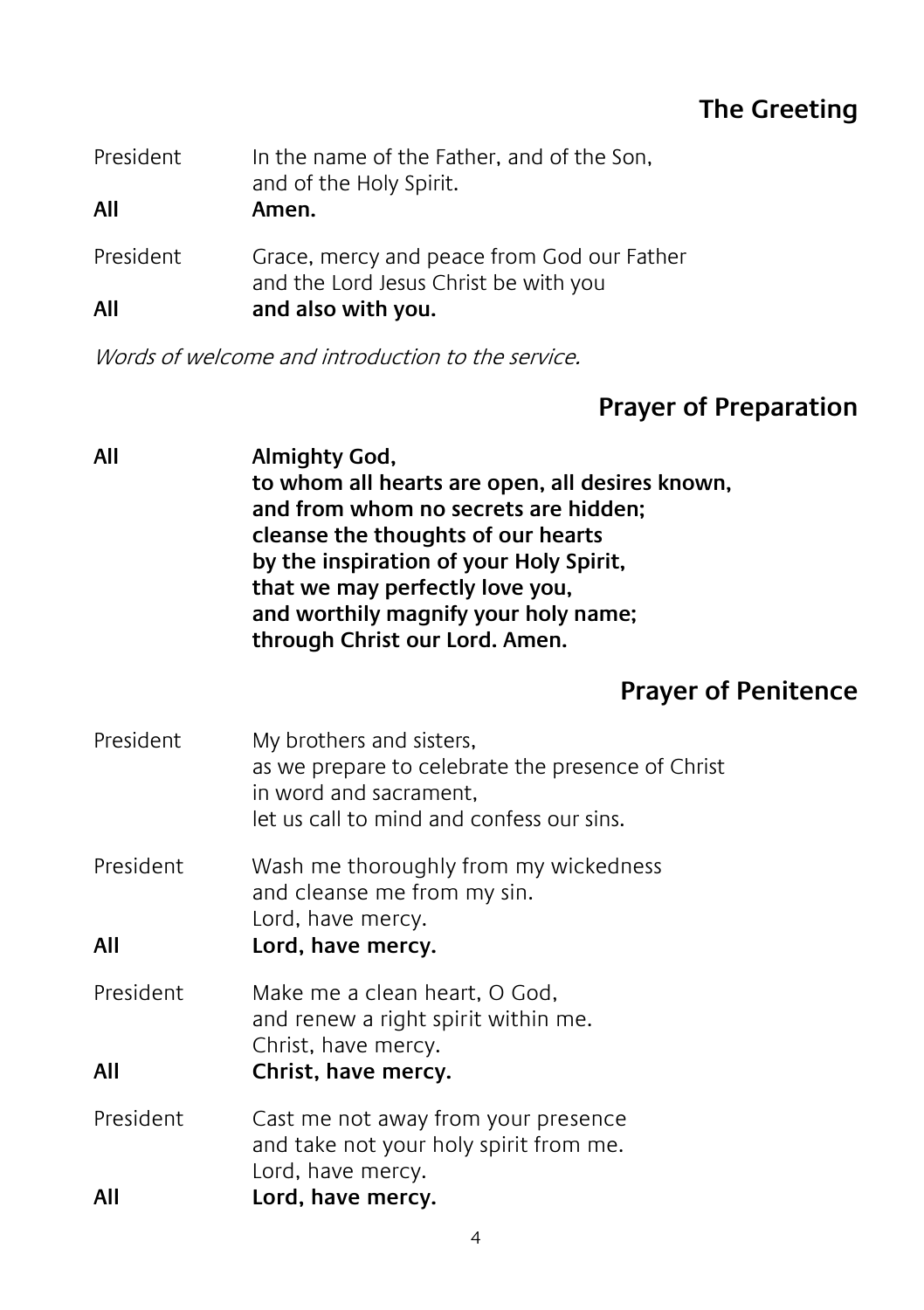#### **The Absolution**

| President | Almighty God,                               |
|-----------|---------------------------------------------|
|           | who forgives all who truly repent,          |
|           | have mercy upon you,                        |
|           | pardon and deliver you from all your sins,  |
|           | confirm and strengthen you in all goodness, |
|           | and keep you in life eternal;               |
|           | through Jesus Christ our Lord.              |
| All       | Amen.                                       |

#### **Gloria**

**Glory to God in the highest, and peace to his people on earth. Lord God, heavenly King, almighty God and Father, we worship you, we give you thanks, we praise you for your glory.**

**Lord Jesus Christ, only Son of the Father, Lord God, Lamb of God, you take away the sin of the world: have mercy on us; you are seated at the right hand of the Father: receive our prayer.**

**For you alone are the Holy One, you alone are the Lord, you alone are the Most High, Jesus Christ, with the Holy Spirit, in the glory of God the Father. Amen.**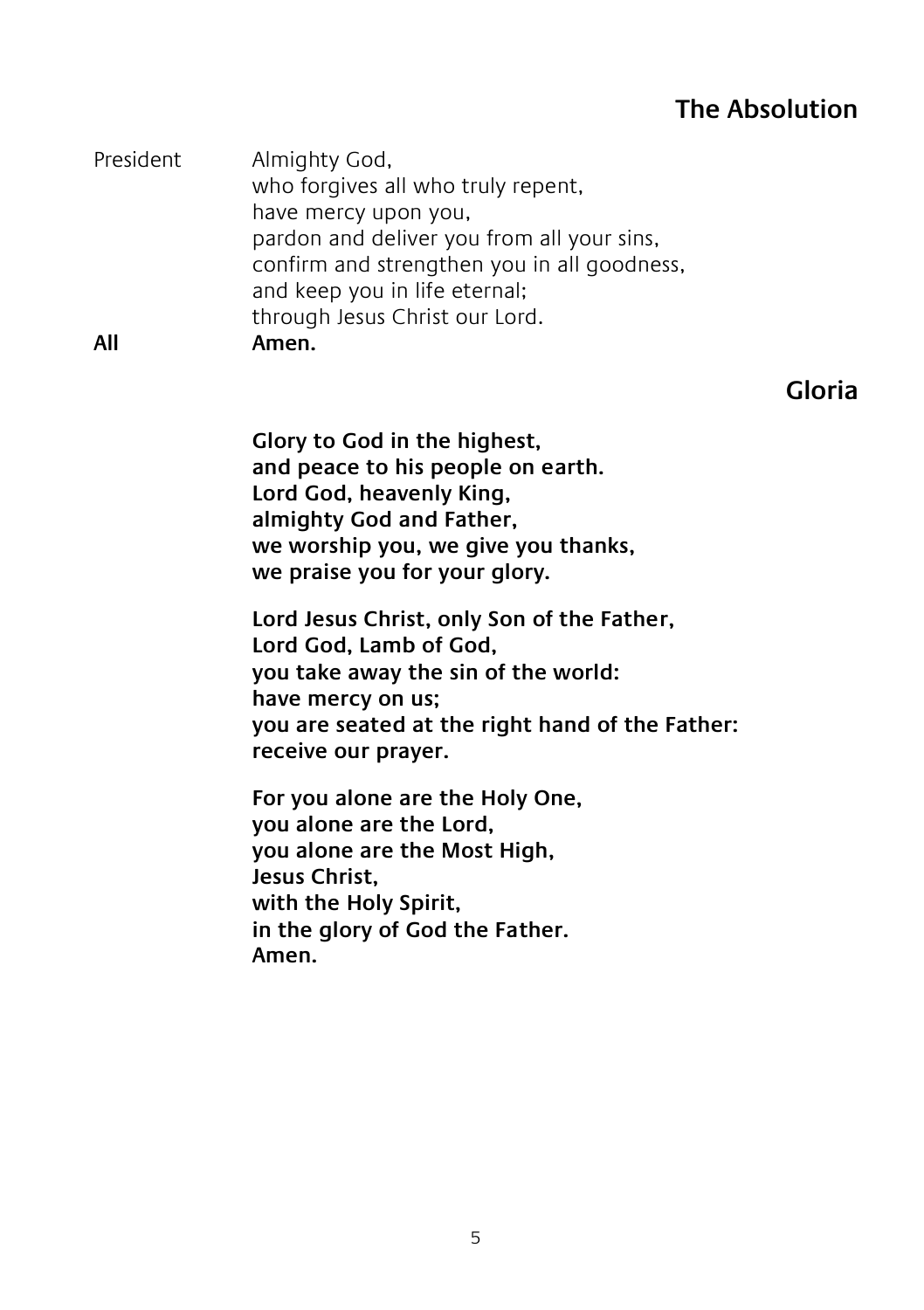President Let us pray.

The Collect is said after a period of silent prayer.

Almighty God, you have created the heavens and the earth and made us in your own image: teach us to discern your hand in all your works and your likeness in all your children; through Jesus Christ your Son our Lord, who with you and the Holy Spirit reigns supreme over all things, now and for ever.

#### **All Amen.**

# **The Liturgy of the Word**

#### **New Testament Reading**

A reading from the letter of Paul to the Colossians.

Christ is the image of the invisible God, the firstborn of all creation; for in him all things in heaven and on earth were created, things visible and invisible, whether thrones or dominions or rulers or powers – all things have been created through him and for him. He himself is before all things, and in him all things hold together. He is the head of the body, the church; he is the beginning, the firstborn from the dead, so that he might come to have first place in everything. For in him all the fullness of God was pleased to dwell, and through him God was pleased to reconcile to himself all things, whether on earth or in heaven, by making peace through the blood of his cross.

(Colossians 1.15-20)

Reader This is the word of the Lord. **All Thanks be to God.**

An organ fanfare heralds the Gospel.

#### **The Gospel**

Gospel Reader Hear the Gospel of our Lord Jesus Christ according to John. **All Glory to you O Lord.**

In the beginning was the Word, and the Word was with God, and the Word was God. He was in the beginning with God. All things came into being through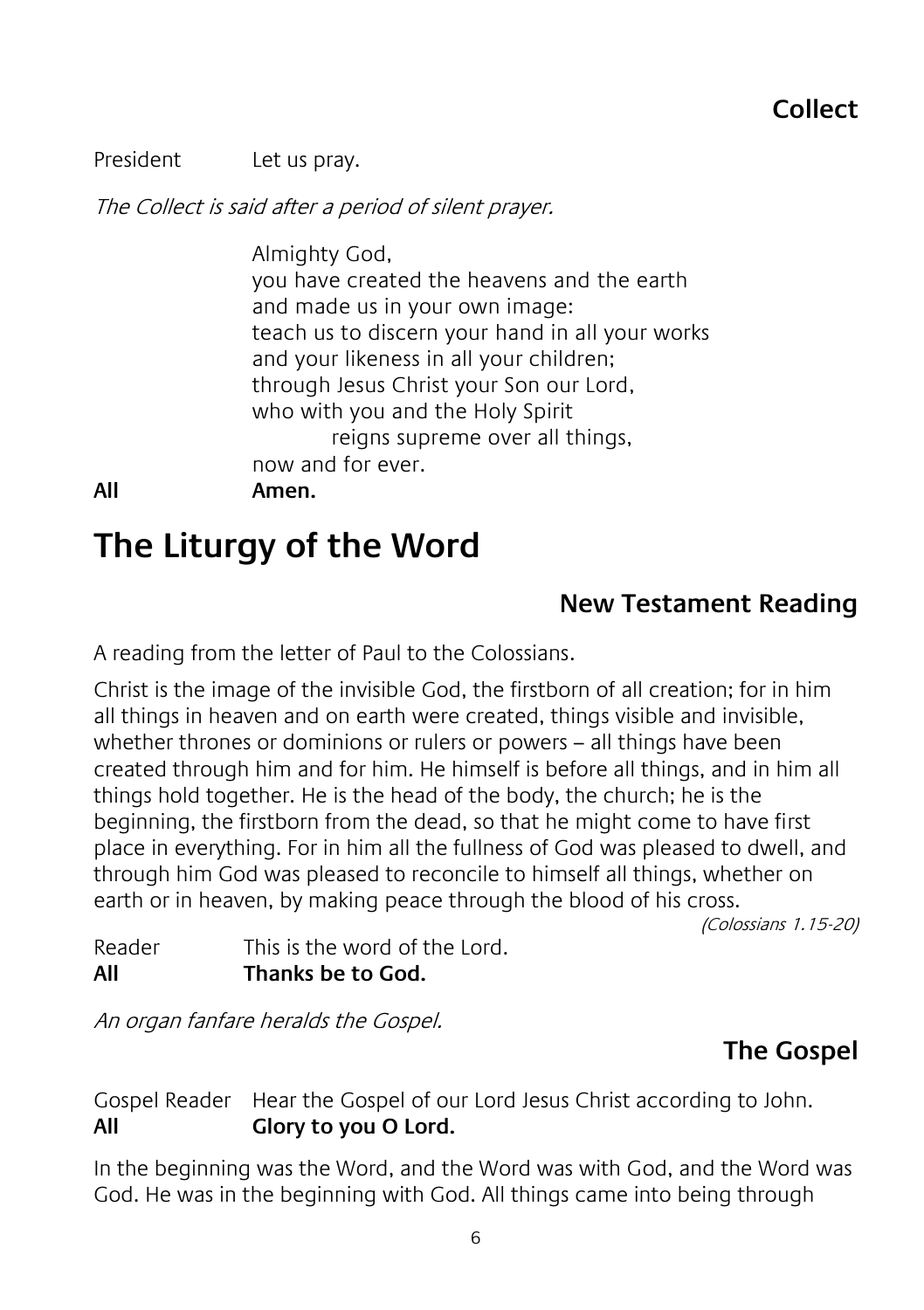him, and without him not one thing came into being. What has come into being in him was life, and the life was the light of all people. The light shines in the darkness, and the darkness did not overcome it. There was a man sent from God, whose name was John. He came as a witness to testify to the light, so that all might believe through him. He himself was not the light, but he came to testify to the light. The true light, which enlightens everyone, was coming into the world. He was in the world, and the world came into being through him; yet the world did not know him. He came to what was his own, and his own people did not accept him. But to all who received him, who believed in his name, he gave power to become children of God, who were born, not of blood or of the will of the flesh or of the will of man, but of God. And the Word became flesh and lived among us, and we have seen his glory, the glory as of a father's only son, full of grace and truth.

(John 1.1-14)

Gospel Reader This is the Gospel of the Lord. **All Praise to you O Christ.**

A short organ fanfare is played.

#### **Sermon**

#### **Affirmation of faith**

| <b>President</b> | Let us affirm, our common faith in Jesus Christ.                                                                                        |
|------------------|-----------------------------------------------------------------------------------------------------------------------------------------|
| All              | Do you believe and trust in God the Father,<br>source of all being and life, the one for whom we exist?<br>We believe and trust in him. |
| President        | Do you believe and trust in God the Son,<br>who took our human nature, died for us and rose again?                                      |
| All              | We believe and trust in him.                                                                                                            |
| President        | Do you believe and trust in God the Holy Spirit,<br>who gives life to the people of God<br>and makes Christ known in the world?         |
| All              | We believe and trust in him.                                                                                                            |
| President<br>All | This is the faith of the Church.<br>This is our faith.<br>We believe and trust in one God,<br>Father. Son and Holy Spirit.              |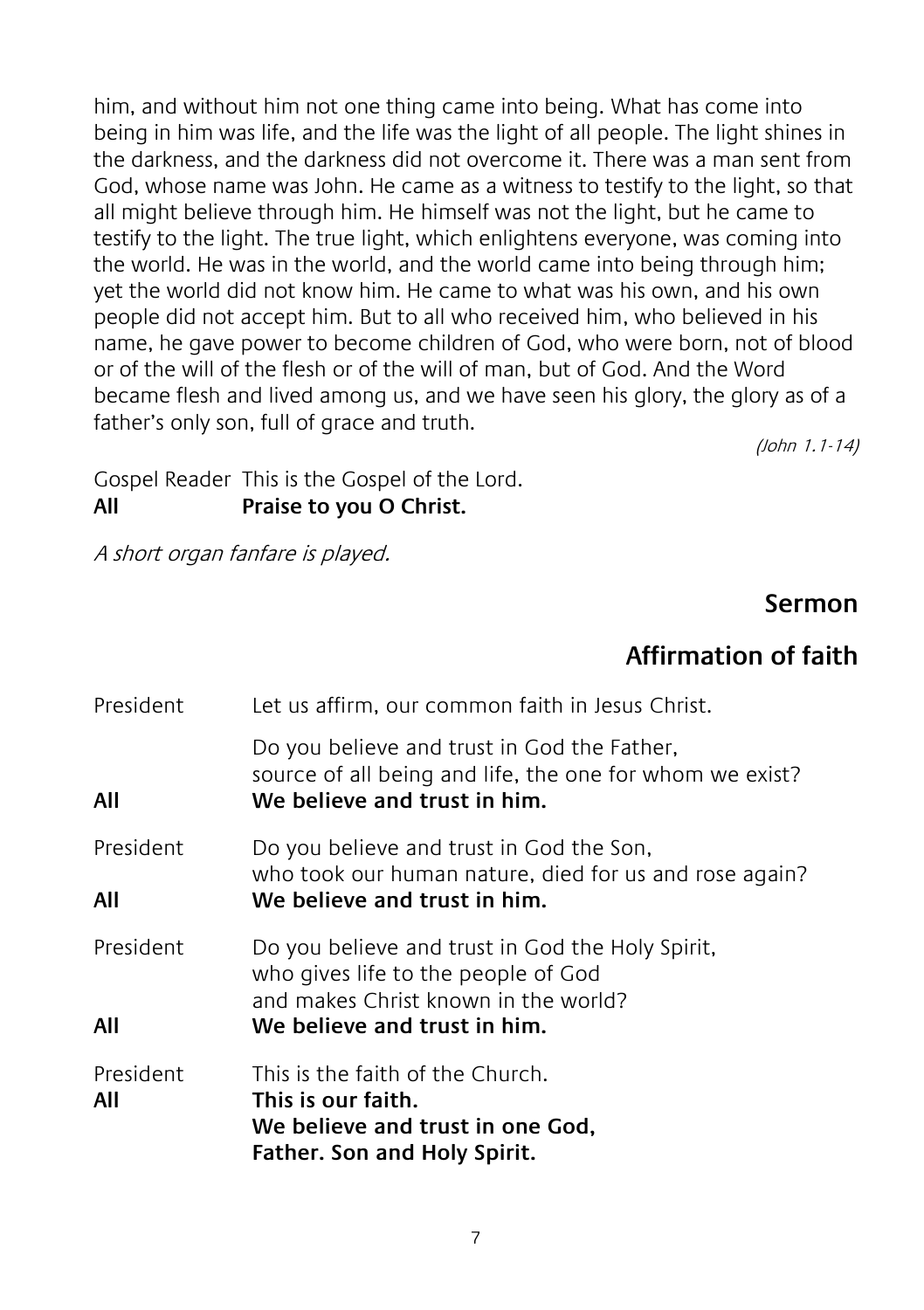#### **Intercessions**

This response may be used after each petition:

Intercessor Lord, in your mercy **All hear our prayer.**

And at the end:

Intercessor Merciful Father, **All accept these prayers for the sake of your Son, our Saviour Jesus Christ. Amen.**

## **Liturgy of the Sacrament**

#### **The Peace**

|           | <b>Preparation of the Altar</b>                                                                                 |
|-----------|-----------------------------------------------------------------------------------------------------------------|
| All       | The peace of the Lord be always with you.<br>and also with you.                                                 |
| President | We are all one in Christ Jesus. We belong to him through faith,<br>heirs of the promise of the Spirit of peace. |

#### **Taking of the Bread and Wine**

The Altar is prepared, and bread and wine are placed upon it.

President Yours, Lord, is the greatness, the power, the glory, the splendour and the majesty; for everything in heaven and on earth is yours. **All All things come from you, and of your own do we give you.**

#### **The Eucharistic Prayer**

President The Lord be with you **All and also with you.** President Lift up your hearts. **All We lift them to the Lord.** President Let us give thanks to the Lord our God. **All It is right to give thanks and praise.**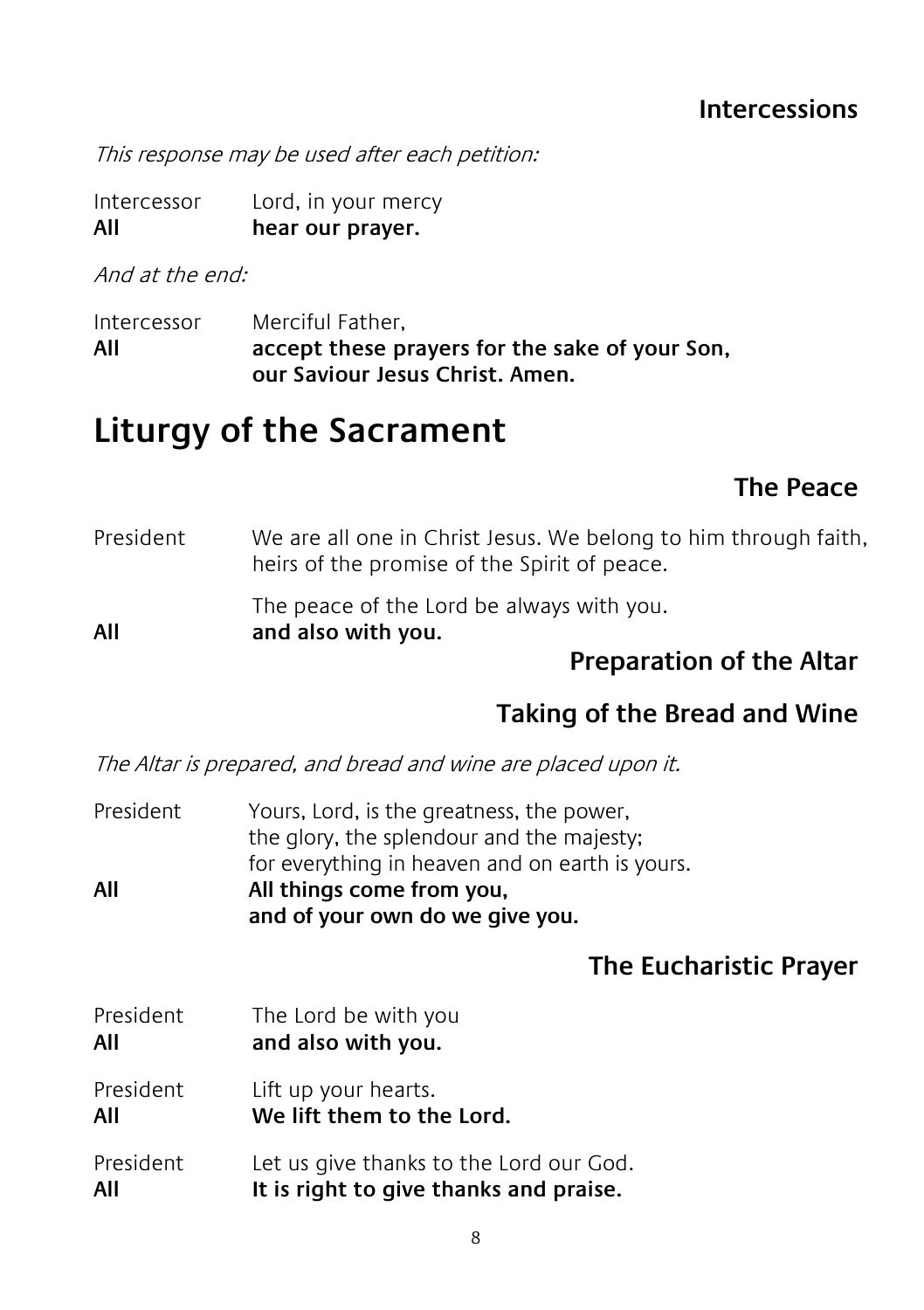|           | Father, we give you thanks and praise<br>through your beloved Son Jesus Christ, your living Word,<br>through whom you have created all things;<br>who was sent by you in your great goodness<br>to be our Saviour.<br>By the power of the Holy Spirit he took flesh;<br>as your Son, born of the blessed Virgin,<br>he lived on earth and went about among us;<br>he opened wide his arms for us on the cross;<br>he put an end to death by dying for us;<br>and revealed the resurrection by rising to new life;<br>so he fulfilled your will and won for you a holy people. |
|-----------|-------------------------------------------------------------------------------------------------------------------------------------------------------------------------------------------------------------------------------------------------------------------------------------------------------------------------------------------------------------------------------------------------------------------------------------------------------------------------------------------------------------------------------------------------------------------------------|
|           | Therefore with angels and archangels,<br>and with all the company of heaven,<br>we proclaim your great and glorious name,<br>for ever praising you and saying:                                                                                                                                                                                                                                                                                                                                                                                                                |
| All       | Holy, holy, holy Lord,<br>God of power and might,<br>heaven and earth are full of your glory.<br>Hosanna in the highest.<br>Blessed is he who comes in the name of the Lord.<br>Hosanna in the highest.                                                                                                                                                                                                                                                                                                                                                                       |
| President | Lord, you are holy indeed, the source of all holiness;<br>grant that by the power of your Holy Spirit,<br>and according to your holy will,<br>these gifts of bread and wine<br>may be to us the body and blood of our Lord Jesus Christ;                                                                                                                                                                                                                                                                                                                                      |
|           | who, in the same night that he was betrayed,<br>took bread and gave you thanks;<br>he broke it and gave it to his disciples, saying:<br>Take, eat; this is my body which is given for you;<br>do this in remembrance of me.                                                                                                                                                                                                                                                                                                                                                   |
|           | In the same way, after supper<br>he took the cup and gave you thanks;<br>he gave it to them, saying:<br>Drink this, all of you;<br>this is my blood of the new covenant,<br>which is shed for you and for many for the forgiveness of sins.<br>Do this, as often as you drink it, in remembrance of me.                                                                                                                                                                                                                                                                       |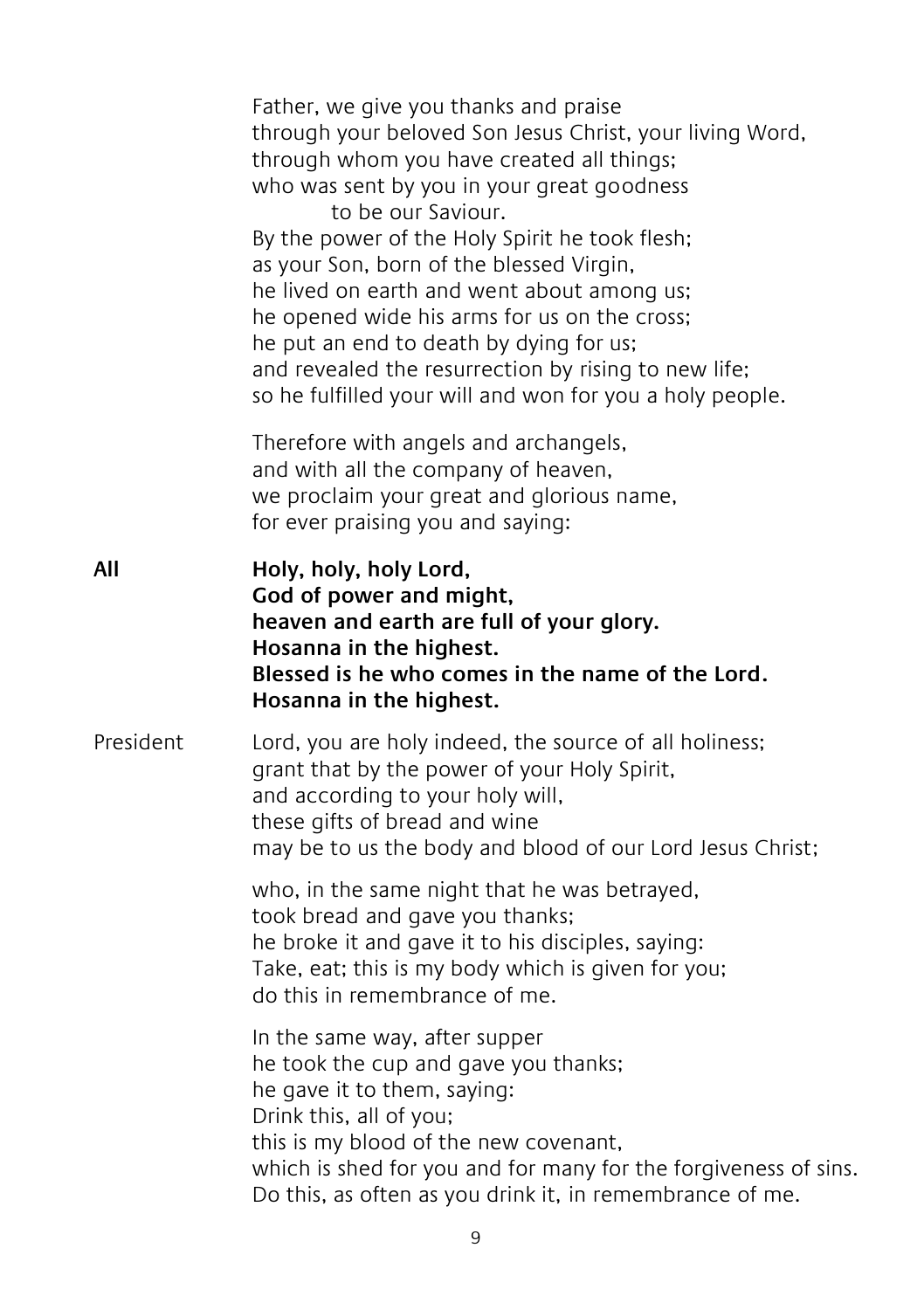| All       | Great is the mystery of faith:<br>Christ has died: Christ is risen:<br>Christ will come again.                                                                                                                                                                                                                                                                                                                                                                                               |
|-----------|----------------------------------------------------------------------------------------------------------------------------------------------------------------------------------------------------------------------------------------------------------------------------------------------------------------------------------------------------------------------------------------------------------------------------------------------------------------------------------------------|
|           | And so, Father, calling to mind his death on the cross,<br>his perfect sacrifice made once for the sins of the whole world;<br>rejoicing in his mighty resurrection and glorious ascension,<br>and looking for his coming in glory,<br>we celebrate this memorial of our redemption.<br>As we offer you this our sacrifice of praise and thanksgiving,<br>we bring before you this bread and this cup<br>and we thank you for counting us worthy<br>to stand in your presence and serve you. |
| All       | Send the Holy Spirit on your people<br>and gather into one in your kingdom<br>all who share this one bread and one cup,<br>so that we, in the company of the Blessed Virgin Mary,<br>St. Peter, St. Wilfrid and all the saints,<br>may praise and glorify you for ever,<br>through Jesus Christ our Lord;<br>by whom, and with whom, and in whom,<br>in the unity of the Holy Spirit,<br>all honour and glory be yours, almighty Father,<br>for ever and ever.<br>Amen.                      |
|           | The Lord's Prayer                                                                                                                                                                                                                                                                                                                                                                                                                                                                            |
| President | Let us pray with confidence as our Saviour has taught us:                                                                                                                                                                                                                                                                                                                                                                                                                                    |
| All       | Our Father, who art in heaven,<br>hallowed be thy name;<br>thy kingdom come;<br>thy will be done on earth as it is in heaven.<br>Give us this day our daily bread.<br>And forgive us our trespasses,<br>as we forgive those who trespass against us.<br>And lead us not into temptation;<br>but deliver us from evil.<br>For thine is the kingdom,<br>the power, and the glory,<br>for ever and ever. Amen.                                                                                  |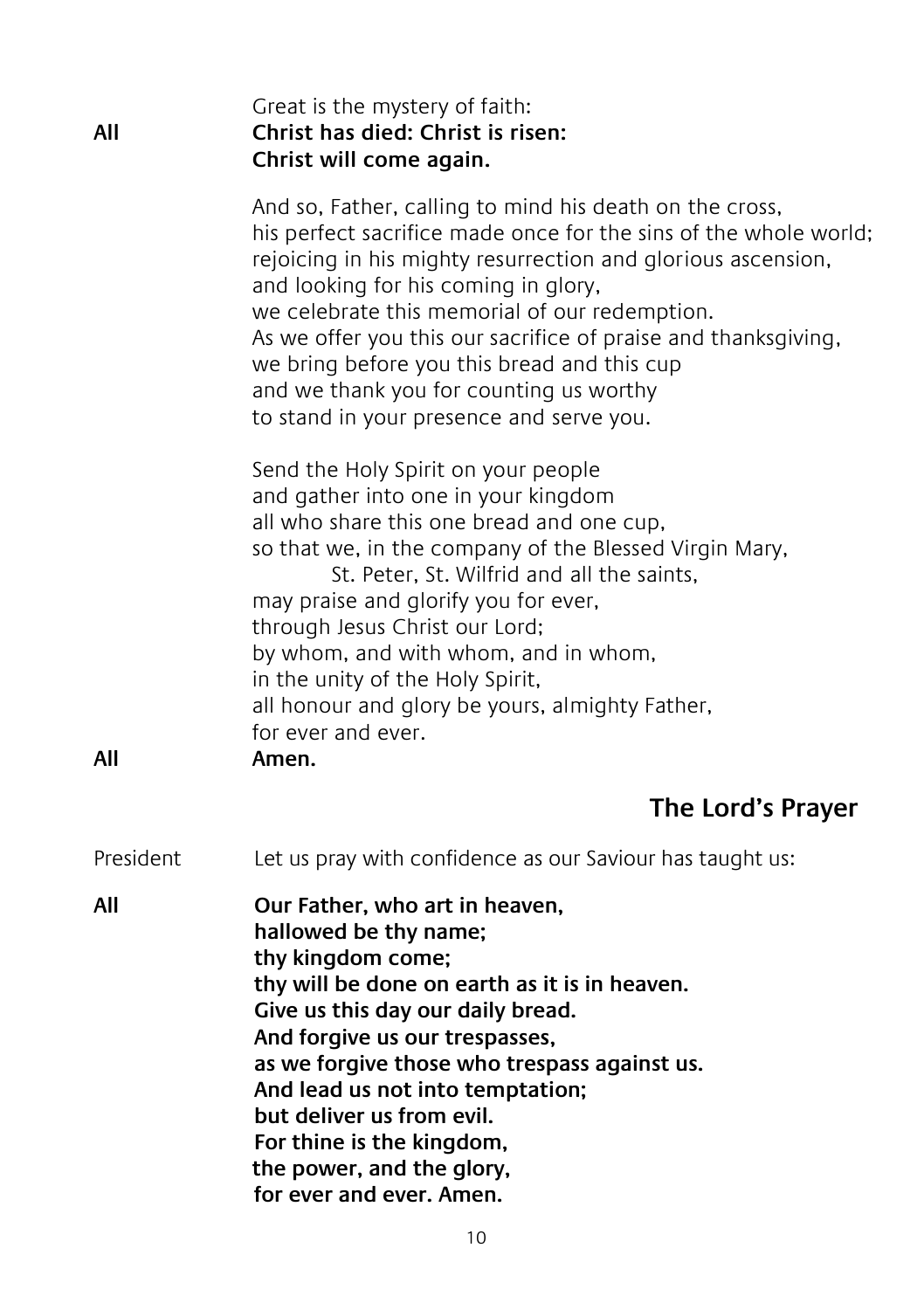### **The Breaking of the Bread**

| President | We break this bread<br>to share in the body of Christ.                                                                                                                                                                                                                                                                                                                                                                                                 |
|-----------|--------------------------------------------------------------------------------------------------------------------------------------------------------------------------------------------------------------------------------------------------------------------------------------------------------------------------------------------------------------------------------------------------------------------------------------------------------|
| All       | Though we are many, we are one body,<br>because we all share in one bread.                                                                                                                                                                                                                                                                                                                                                                             |
|           | Agnus Dei                                                                                                                                                                                                                                                                                                                                                                                                                                              |
| All       | Lamb of God, you take away the sin of the world,<br>have mercy on us.                                                                                                                                                                                                                                                                                                                                                                                  |
|           | Lamb of God, you take away the sin of the world,<br>have mercy on us.                                                                                                                                                                                                                                                                                                                                                                                  |
|           | Lamb of God, you take away the sin of the world,<br>grant us peace.                                                                                                                                                                                                                                                                                                                                                                                    |
|           | The Giving of Communion                                                                                                                                                                                                                                                                                                                                                                                                                                |
| President | Draw near with faith.<br>Receive the body of our Lord Jesus Christ<br>which he gave for you,                                                                                                                                                                                                                                                                                                                                                           |
|           | Eat in remembrance that he died for you,<br>and feed on him in your hearts<br>by faith with thanksgiving.<br>Individuals at home may wish to pray this prayer themselves.                                                                                                                                                                                                                                                                              |
|           | Thanks be to you, Lord Jesus Christ,<br>for all the benefits you have given me,<br>for all the pains and insults you have borne for me.<br>Since I cannot now receive you sacramentally,<br>I ask you to come spiritually into my heart.<br>O most merciful redeemer, friend and brother,<br>may I know you more clearly,<br>love you more dearly,<br>and follow you more nearly, day by day.<br>Amen.<br>after the Prayer of St Richard of Chichester |